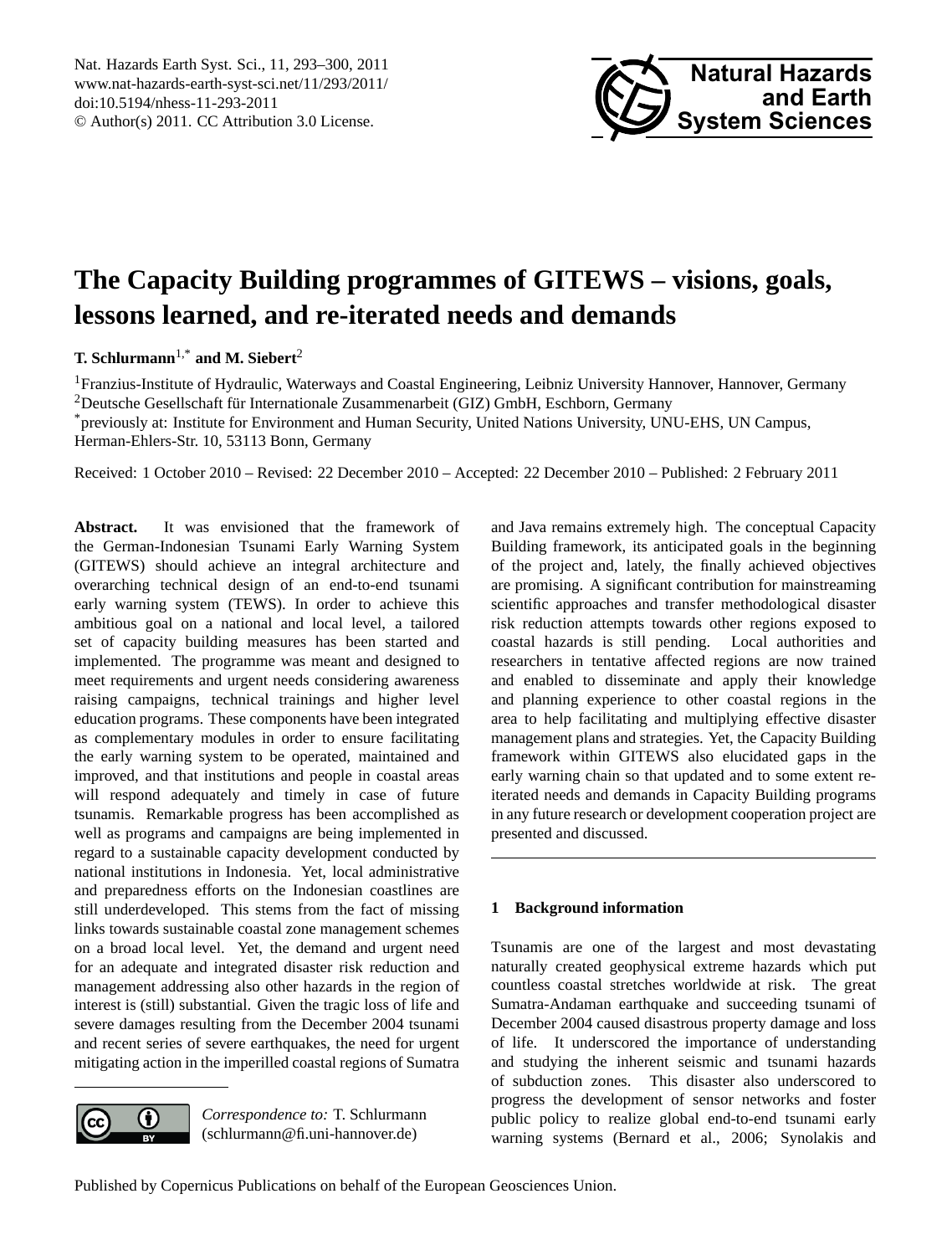Bernard, 2006). Achieving these aspired goals require forging a chain linking basic science to people's everyday lives as Sieh (2006) clarifies. The intermediate links in this chain are emergency response preparedness, warning capability, education and infrastructural changes. In this regard Lauterjung et al. (2010) provide an unmistakable picture on the challenge of establishing a tsunami early warning system in the vicinity of the Sunda Arc in the Republic of Indonesia making an effort to address and integrate the links in this chain.

Following the catastrophic impacts of the 26 December 2004 tsunami, the Government of Germany, under initiative of the Federal Ministry for Education and Research (BMBF), launched the German Indonesian – Tsunami Early Warning System (GITEWS) project to contribute to the implementation of a tsunami warning system in Indonesia (Rudloff et al., 2009). Although it is widely known that the Sumatran megathrust has failed considerably in December 2004, March 2005 and September 2007, the segment along the northern Mentawai islands still is relatively intact, i.e. seismically locked. For that reason, various authors draw attention to the substantial tsunami hazard potential in the Indonesian densely-populated urban agglomeration, the city of Padang, with about 850 000 inhabitants located on the western shore of Sumatra (Borrero et al., 2006; McCaffrey, 2007; McCloskey et al., 2007; Okal and Synolakis, 2008). So, it is widely acknowledged that the region of the Mentawai Islands and in adjacent areas proves a huge seismic moment deficit which has progressively accumulated since the last recorded major earthquakes in 1797 and 1833. In this regard, McCloskey et al. (2010) very recently point to that particular piece of evidence and accordingly demand adequate warning tools and sophisticated sensor systems as well as tailor-made Capacity Building measures in the particular region as the tsunami risk remains unabated and should be sturdily re-addressed by any ongoing initiative.

Depicting that framework and given the tragic loss of life and severe damages resulting from the September 2009 Padang earthquake which fortunately did not trigger a destructive tsunami, the need for urgent mitigating action in Padang remains extremely high. In reference to the September 2009 earthquake, Hoppe and Mahadiko (2010) remarkably report of the intensity of the event causing severe destruction and panic in Padang. An aftermath survey, conducted by GTZ-GITEWS together with KOGAMI (Tsunami Alert Community, a local NGO) and with support from the Last Mile Project as well as the local office of the National Disaster Management Agency (BPBD – Badan Nasional Penanggulangan Bencana), showed that *only* about 50% of roughly 200 interviewees did evacuate. Although this sample is not fully representative in statistical terms, it gives clear sign of improper evacuation attitudes of untrained/unwilling individuals or misleading warning perceptions so that further drills and campaigns are to a great extent needed.

#### **2 Conceptional framework**

The core of the project focused on the conception, development and implementation of a series of sophisticated sensors and state-of-the-art early warning technologies. On the other hand, the strengthening of academic, technical and institutional capacities to monitor and forecast as well as to prepare and enhance awareness as well as capabilities of the society to arrange for future tsunamis. This complementary element was also considered as a vital part to finally achieve an end-to-end tsunami early warning system in order to be properly operated, maintained, improved and upgraded in future decades, and that the people in coastal areas will respond timely in case a warning is issued. During an extensive fact finding mission mid 2005, it was soundly agreed by the relevant programme partnering institutions on German and Indonesian sides that Capacity Building and ongoing research in the long-term are to a great extent required to assure the proper operation and sustainability of the proposed early warning system. Thus, the human and institutional dimension of the functioning and sustainability of the TEWS was given strong emphasis.

However, the initial lack of precise information or at least distinct and transparent overview on human resources needed to run the TEWS made it difficult from the beginning to outline a solid plan to complement existing human resources and information infrastructure. Although the partnering Indonesian research agencies declared numbers and levels of experts required to operate and maintain the system, it was yet not elucidated if these demands are fully appropriate for the new technology being developed and transferred. Likewise, clear evaluations and priorities on research fields to upgrade the TEWS in the future remained unabated. To this end, once the design of the system was initiated to progress, an additional task for the German research institutions was to outline distinctly every relevant issue on Capacity Building at all levels of academic, expert and social aspects so that a precise plan could be elaborated in close and constructive co-operation with the Indonesian partnering institutions. Finally, it worked out successfully.

#### **3 GITEWS – Capacity Building (CB)**

#### **3.1 Rationale**

The sustainable operation of the system depends not only on the establishment of the required technological bases such as earthquake detection, ocean instrumentation, modelling and earth observation data, but also on the development of the institutional and human capacities deemed necessary for the nationwide implementation and application of the system as well as structures for effective decision making in Indonesia. In addition to the implementation of its technical components, GITEWS consequently includes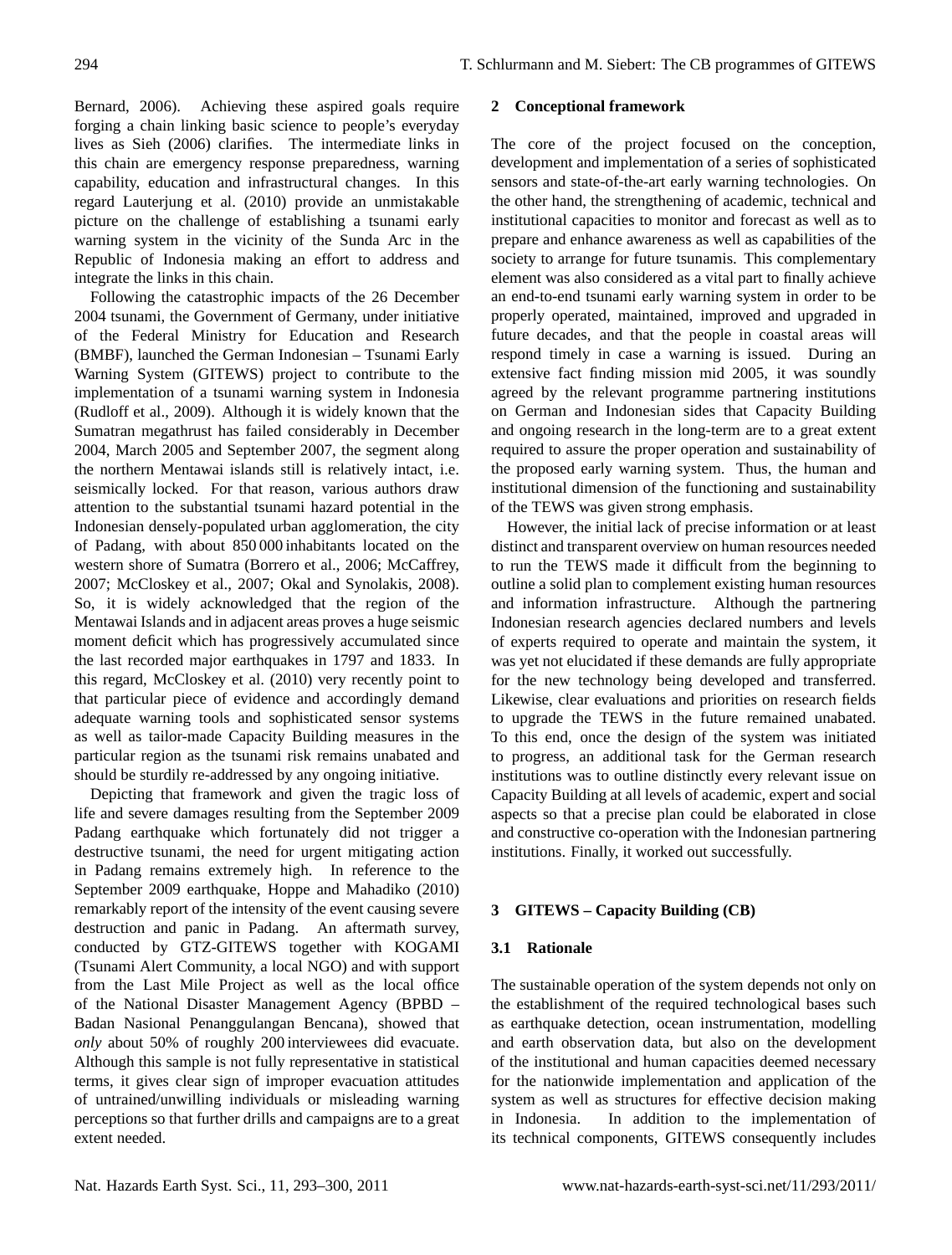Capacity Building activities that target individuals, decisionmakers, administrative bodies, disaster risk management organizations as well as private sector at local and national levels.

#### **3.2 Objectives**

In general, the basic concept of Capacity Building (CB) signifies establishing resources needed to accomplish the mission or achieve goals to disseminate a realistic assessment of risks concerning extreme natural hazards with appropriate technical and socio-economic equipment. Thus, CB also incorporates training programmes which could be based upon strengthening the capabilities of individuals and institutions to focus on the occurrences and effects of natural hazard-related phenomena and processes as well as on their associated risks to prevent or mitigate disasters. Moreover, academic scholars should be integrated into relevant research projects in order to gain useful practical insights and the basic conceptions of project management through continuing education. Moreover, networking or collaborative research projects with institutes in developing countries are also envisaged to foster capacity development, learning and governance programs. In addition, governmental agencies and other national and international decision makers needing a range of scientific and engineering tools to effectively prevent or mitigate disasters are supported by experts and other competencies within the framework of the project by means of capacity development programmes as well as through co-operations and networking.

## **3.3 Final design and implementation**

Based on these objectives, the GITEWS capacity building programme incorporates three dimensions being integrated in subprojects targeting the scientific audience and technological sphere as well as national institutions and local communities.

The work package Capacity Building within GITEWS has been structured into three main components accordingly, i.e.:

- 1. Academic and technical programmes: development and enhancement of research capabilities and technical skills of individuals by means of an arrangement of coordinated PhD and tailor-made PostDoc programmes and set of workshops and seminars to expand abilities and expertise of scientists and technicians in the relevant organizations and institutions in order to meet the scientific and technological needs of the GITEWS.
- 2. Institutional development programmes: development and strengthening of operational institutions and governmental bodies to help enabling cooperation, management and organizational structure of TEWS at national level.

3. Local disaster mitigation programmes: generate and progress warning and disaster preparedness mechanisms and strategies on local administrative and organisational level in three pilot areas, i.e. Padang, Western Sumatra; Cilacap, South-Java, and Kuta, Bali.

In this context the Deutsche Gesellschaft für Technische Zusammenarbeit (GTZ) GmbH (German Technical Corporation) and the Institute for Environment and Human Security, United Nations University (UNU), have been mandated to jointly steer and manage the Capacity Building work package on the German project side in collaboration with other institutions, i.e. Capacity Building International (InWEnt), the Federal Institute for Geosciences and Natural Resources (BGR), the German Research Centre for Geosciences (GFZ) as well as a subdivision of the German Aerospace Center (DLR). In accordance to an early Indonesian implementation plan in 2005, called the Grand Scenario, the Indonesian Institute of Science (LIPI) under guidance of the State Ministry of Research and Technology of the Republic of Indonesia (RISTEK) have been the major partnering bodies in charge of initiating and coordinating the Capacity Building components for the Indonesian research institutions in regard to the successful implementation of the GITEWS components within the full Indonesian tsunami early warning system, defined as InaTEWS.

During implementation it was essential to establish a so-called Capacity Building Unit (CBU) on the national level in Indonesia closely affiliated to the key institution RISTEK capable to monitor and assist all conducted Capacity Building efforts and initiated attempts on respected levels countrywide in order to detect gaps and advise institutions how to fill them, e.g. to coordinate technical trainings, courses or educational campaigns or to develop teaching and awareness materials in Indonesia on the whole. Such a CBU elaborated concepts for human resources development schemes, identified target groups for training measures, cleared classification of training needs and existing schemes, steered and developed training modules, training management and quality control, organized seminars for technical training and developed continuing education schemes in co-operation with Indonesian and German institutions. This CBU was anticipated to be composed of Indonesian staff supported initially by German experts and has been transformed later into a unique unit with a task to coordinate and administer educational efforts spanning all research agencies and institutions, levels, and donors focussing on Early Warning with merely Indonesian experts. The realization of the CBU and training measures contributed to the development of a structure which on its own is able to coordinate trainings and human resource development in the future. Next to building capacities, the implementation of the CBU advanced to a platform supporting the development, coordination and integration of activities of diverse InaTEWS stakeholders.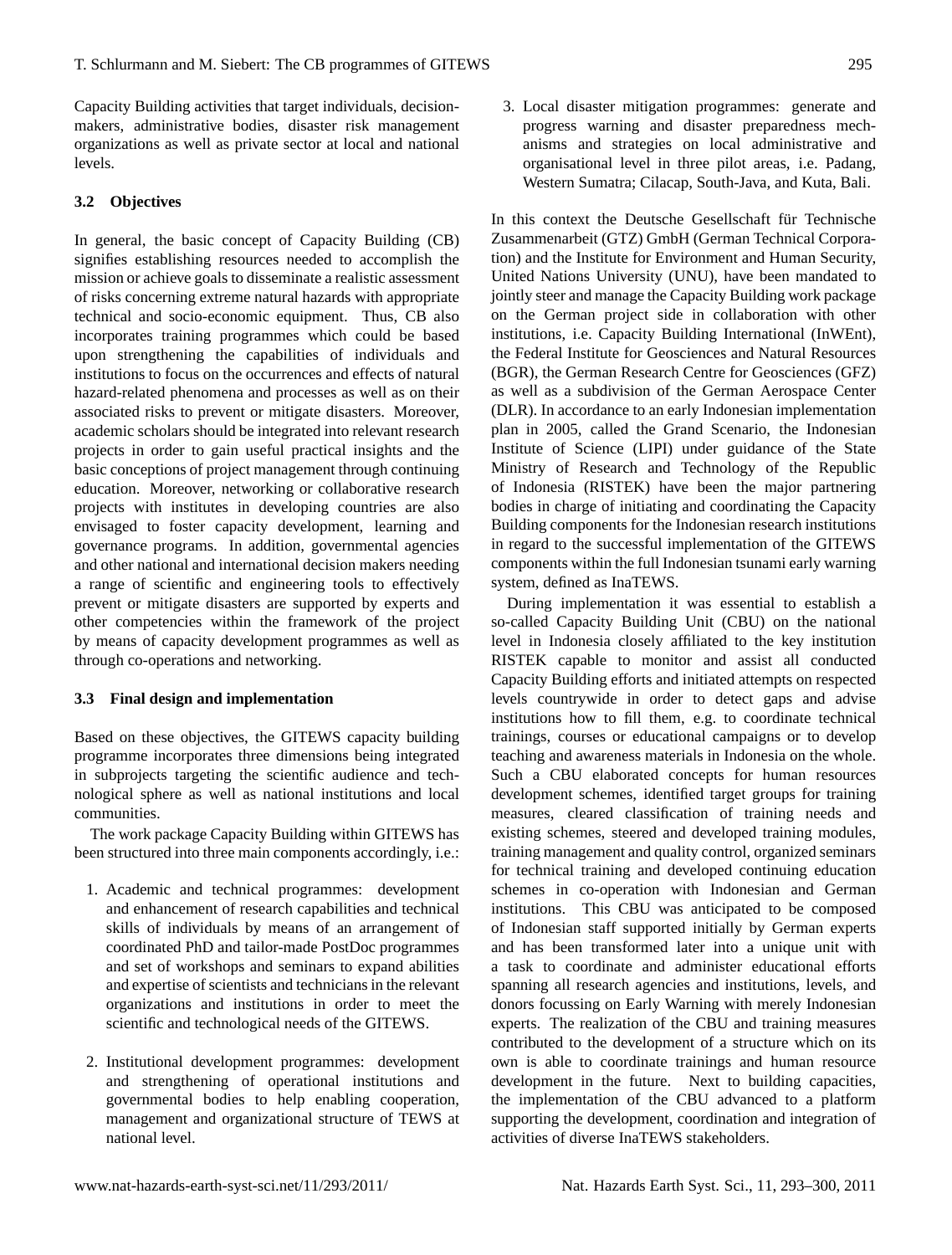In line with this tailored set of Capacity Building components addressing and strengthening individuals, the focus was moreover set to strengthen the institutional and human resource capacity in organizations and governmental bodies on the national level in order to build a sustainable, effective and self-reliant TEWS, also aimed to strengthen the capacities and capabilities of national and local decision making structures. The main tasks in this respect included in a first step to identify and assess the different stakeholders, their mandates and institutional capabilities in order to enable, in a second step, an institutional mapping approach and to facilitate a new network of stakeholders and define their interactions in decision making on policies and guideline.

In order to complement the above stated Capacity Building components, a third element on the generation and progressing of warning and disaster preparedness mechanisms and strategies on local administrative and organizational level in three pilot areas, i.e. Padang, Western Sumatra; Cilacap, South-Java, and Kuta, Bali, has been moved forward to a large extent. In Indonesia, the local level which is still in progress of the decentralization and democratization procedure plays an important role in the implementation of the tsunami early warning system. With an increasing autonomy of the regions, the municipalities (*in Bahasa*: Kabupaten) and cities (*in Bahasa*: Kota) obtain more and more competences and responsibilities, e.g. on disaster management and prevention. This stringent decentralization is on one hand supportive for a locally customized disaster management to encourage decision making and initiate execution of an early warning chain, but on the other hand, it is rather uncertain whether the local authorities and capacities as well established mitigation structures are existent and functioning for an effective, institutionalized and interdisciplinary disaster management. To advance knowledge on Capacity Building on the local level in the three pilot areas, extensive analysis of the given situations and corresponding administrative institutions was thoroughly carried out. It is indeed noteworthy to give evidence that remarkable progress has been accomplished in all above presented and actively initiated programmes and campaigns being implemented in regard to a sustainable capacity development. Indonesian institutions and governmental bodies progressively accepted and realized that a set of tailored Capacity Building programmes in correspondence to pure scientific and engineering approaches are meaningful instruments to foster the effectiveness of disaster mitigation policies and help shaping best-practice guidelines.

# **3.4 Achievements and lessons learned**

It was mandatory to design and implement an adequate Capacity Building work package to be closely associated with the more technical and scientific focus of the main project. Envisaged goals have been accomplished in the

academic and technical programmes, i.e. as of today a total of four PhD students successfully finished and defended their theses and another five candidates are about to submit their research work in the coming months as well as there are ample examples of successful joint workshops and symposia considered to expand abilities and expertise as well as to enhance intercultural exchange of scientists and technicians in the relevant organizations and institutions. Likewise, evident progress in effective disaster risk reduction has been achieved in the three pilot areas as Spahn et al. (2009) meticulously point out from experiences of local capacity development for tsunami early warning in Indonesia.

But apart from all technology and scientific knowledge based disaster preparation efforts stemming from the global scientific community, it was seen imperative that the national and local authorities in Indonesia ensure to realize that adequate disaster mitigation measures and preparedness schemes have to be taken into account in due time. This was part of the second work package within the Capacity Building programme. In this regard, it was determined that the acting disaster management government agencies on provincial (*in Bahasa*: Satkorlak) and local level (*in Bahasa*: Satlak) together with other important entities, i.e. NGOs, police, red crescent, etc. in the three pilot area are hardly integrated into the early warning system and moreover lack of capacities and networks relating with the national level. It was further exposed that risk maps, emergency or contingency plans did not exist and communication infrastructure in order to pass on warnings barely present. Yet, standard operational procedures (SOP) and responsibilities to react in case of a triggered warning were only insufficiently arranged, although local, but uncoordinated initiatives in disaster management programs have been in place without any connection to the national political level.

Yet, in addition to these findings, it also clear that without the society's understanding of the type and level of risk being exposed to, it is very difficult to advance and implement strategies for disaster risk reduction. It is quite often argued that the information and experience contained within the knowledge-practice-belief complex of communities and individuals is a most valuable, but often neglected area of information and understanding about past catastrophic events (King and Goff, 2010). This apparent mismatch is also made obvious by Shah (2006) as he addresses the importance of and issues related to the so-called *Last-Mile*. The term *Last-Mile* originates from the telecommunications industry, where it is defined as the most crucial link between available communication systems and tools and the use of that technology by an individual as the problem of the last mile. This concept states that, unless the last connection between the homeowner and the most sophisticated available technology is dysfunctional or even not established, all the available technology cannot be effective for the vast market of consumers. Thus, the problem of the *Last-Mile* continues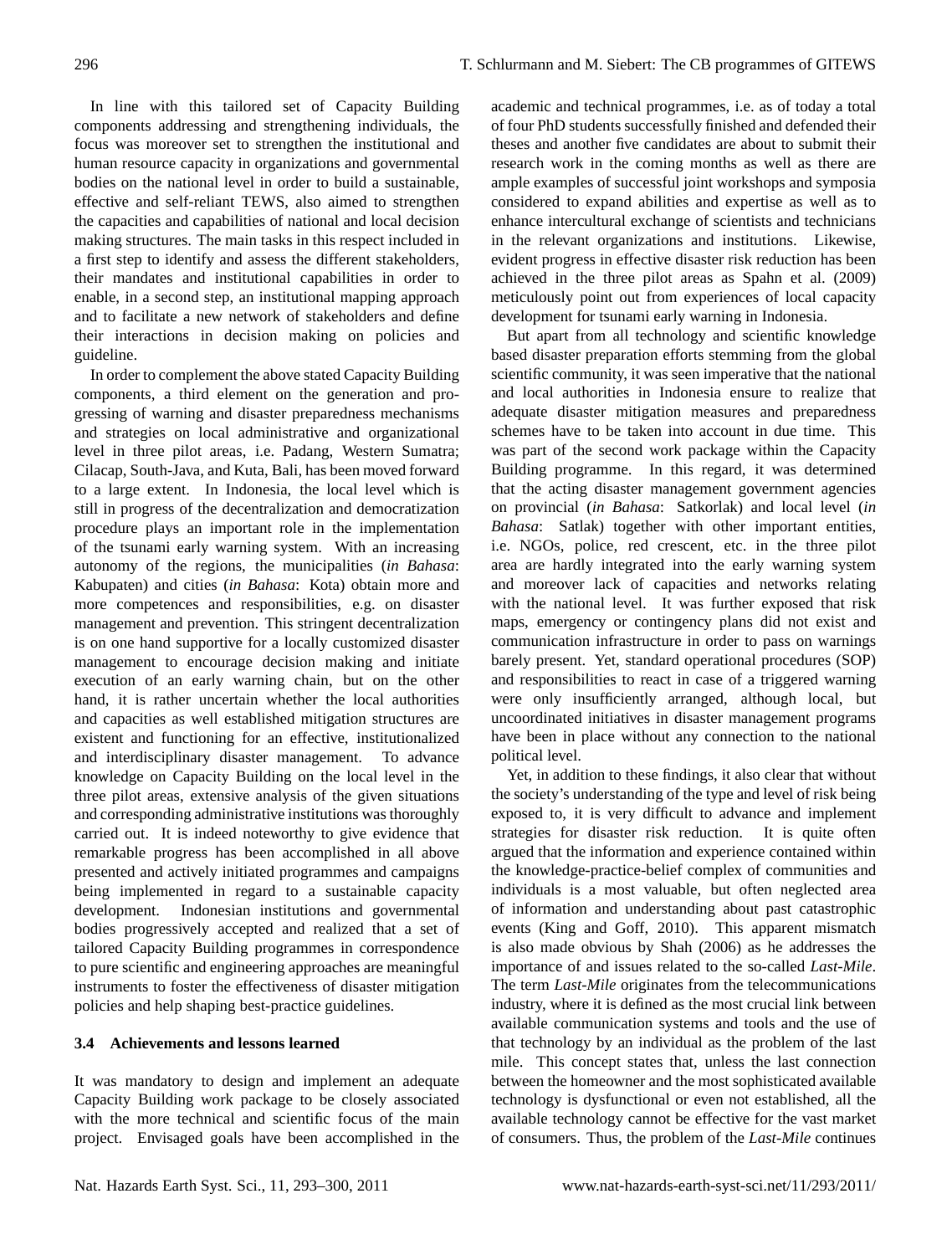to be a challenge in the communication industry to integrate and to some extent to take control of the processes on the last step to effectively address the recipient of the information. This *Last-Mile* concept is understood to develop in analogy effective disaster risk reduction schemes, i.e. as long as the people at risk due to any hazardous event remain, the early warning chain is ineffective, and, thus, adequate measures and strategies need to be established to close the final link – that is to safe the lives of the people at risk.

In this regard Schiermeier (2009) also points out that five years after the Indian Ocean tsunami disaster, the most sophisticated early warning sensor network and technology is in place, but local administrative and thorough preparedness efforts on the Indonesian coastlines are still less advanced, i.e. to some extent even underdeveloped. This is only partly due to a lack of national coordination frameworks in terms of mainstreaming decentralized local preparedness initiatives, but largely due to missing links towards sustainable coastal zone management schemes on a broad local level for shaping long-term spatial planning development and enabling administrative guidelines. So, the question remains whether we are reaching the people who represent and live on the *Last-Mile* of the pathway to effective mitigation. What is needed according to Shaw (2006) is to create true integration of local stakeholders with their own traditional knowledge and experiences to effectively mitigate disaster risks. This evident conumdrum in coastal regions is not exclusively observed in the Indian Ocean region, but in other coastal regions worldwide, even in developed countries, yet, the demand and urgent need for adequate disaster risk reduction measures in the currently considered region of interest within GITEWS is (still) substantial.

True impacts will only be achieved when hazard issues are fully recognized and community-based actions are taken to improve the situation. This implies understanding the socioeconomic constraints in order to balance and interweave scientific and engineering insights and knowledge with non-scientific and non-technical matters, i.e. sources of indigenous knowledge, as the major role in implementing effective disaster risk reduction strategies. As pointed out earlier, any conceptual as well as operational design of a tsunami early warning system has to acknowledge and embed local structures, actors and capacities to create an integrated, so-called end-to-end system. Local authorities and tentatively affected people have to be made aware of, and, concurrently realize themselves the underlying risks in order to progress effective preparedness programs and strategies in the advent of natural hazards and in order to anticipate issued warning dossiers in a proper way and react adequately. Thus, it has been a primary objective to raise awareness and help developing appropriate preparedness strategies and mechanisms with the local authorities and scientist in a joint research and communication approach. From the beginning of all research and socialization activities

in the three pilot regions, it was envisioned to integrate local stakeholders and authorities, nongovernmental organizations as well as to collaborate to a maximum degree with the scientists and researchers in addition to national experts into the tsunami study and evaluation process.

In addition, a sizeable series of consultation talks, symposia and workshops, and even conference, i.e. the Padang Consensus Process, together with the scientific community as well as national and local experts have been conducted (Schlurmann et al., 2010). Moreover, multi-national team efforts on bathymetrical and topographical surveys (Krabbenhoeft et al., 2010), sensor installations (Falck et al., 2010), socio-economic data collection campaigns and vulnerability assessments as those describe by Taubenboeck et al. (2009). All these Capacity Building measures could be taken as indicators or measures of success for an effective disaster risk reduction. Evacuation strategies and drills reported by Spahn et al. (2010) have been jointly carried out in order to maximize the Capacity Building impact and help enabling, yet, facilitating measuring, processing and interpreting geodata to advance knowledge to manage and operate a TEWS.

However, the latter objective has been only partly accomplished since it is essential to recognize that the local government of a district or city plays the most significant, yet, the crucial role when developing and initiating to execute research projects due to the fact the decentralization and democratization processes are still in progress. It was evident that districts (Kabupaten) and cities (Kota) permanently receive more and more competencies and responsibilities from the Indonesian government; especially in relation to disaster management and prevention policies. By constitution the Lord Mayor has the authority of making decisions in disastrous events, e.g. whether a city or coastal stretch is being evacuated or not due to any hazard or any other harmful occasion. So, the long-term and sustainable distribution of resources and civil protection of citizens is steered and maintained by the local authorities themselves. Decisions and processes are being taken and initiated by these institutions, respectively, and of course, responsibilities are also taken by them.

In fact, the stringent decentralization process within a country like Indonesia on the one end is beneficial for customized local disaster management schemes and likewise advantageous for an anticipated rapid response to tsunami warning dossiers in terms of evacuation. Therefore, the authors of this paper along with other colleagues and research as well as the local capacity building initiatives conducted and reported by Spahn et al. (2010), had to constantly elucidate, yet, interpret whether the local authorities and capacities are yet defined and how these (new) institutions are mandated to develop and operate an efficient combination of effective, interdisciplinary, integrated system in order to establish wide-ranging disaster management plans. It is acknowledged that the establishment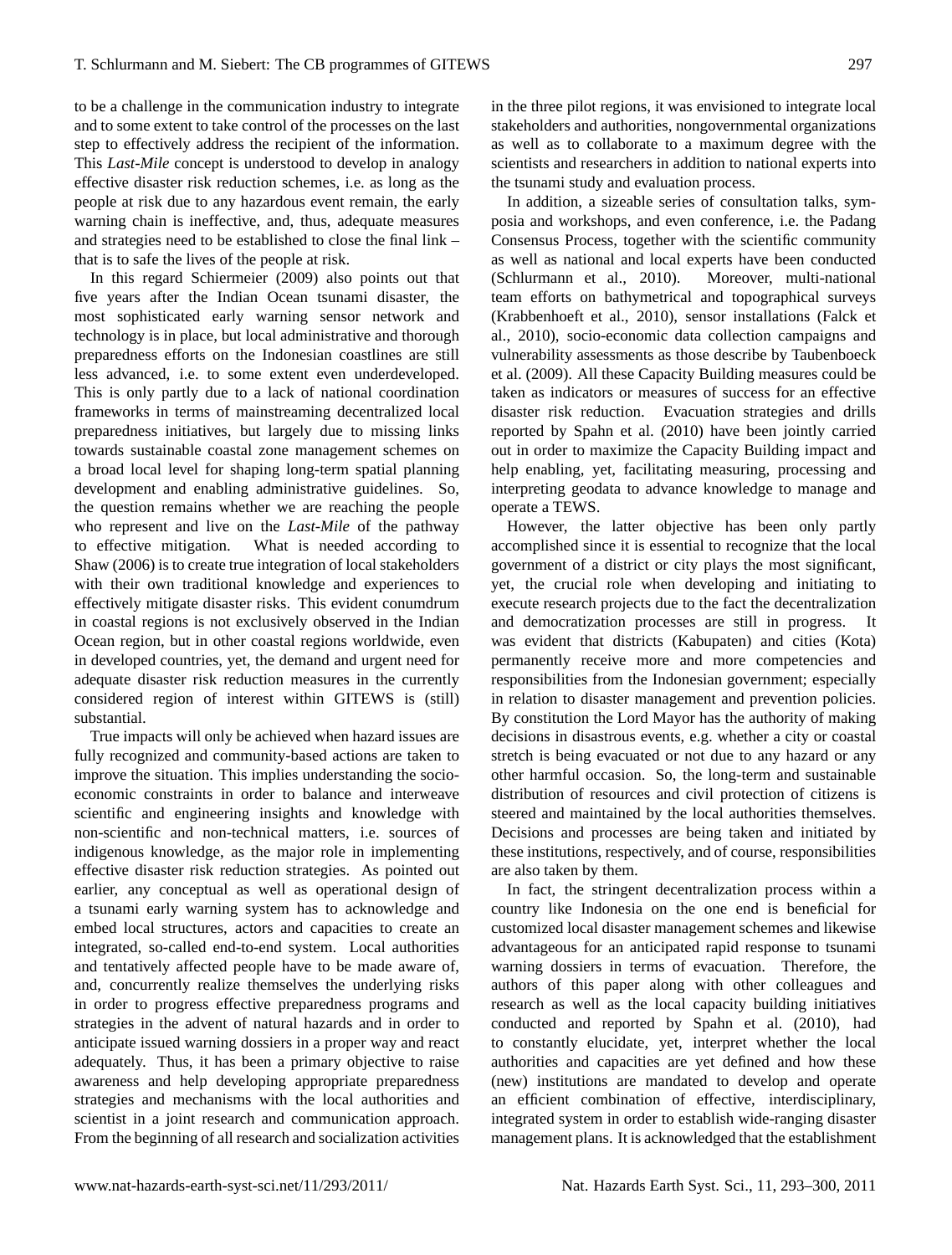of local disaster management schemes, relevant policymaking and its implications are today still in progress. It has to be made clear that these complex conditions in order to keep track of state and anticipate trends of local policymaking and governance structures in the related field of disaster management is demanding.

Nevertheless, first steps have been successfully accomplished towards effective local tsunami early warning system on the local level in the three pilot areas by jointly developing, discussing and finalizing an official set of tsunami hazard and risk maps and help commencing to generate and upgrade further preparedness measures and implications for adequate disaster management, although a long road is still ahead.

Yet, it turns out additionally after five years with the support from the German government that national efforts towards a sustainable Capacity Building programme under guidance of the State Ministry of Research and Technology of the Republic of Indonesia (RISTEK) are expanding in regard of self-initiating and self-coordinating the Capacity Building components for the Indonesian research institutions and coastal communities at risk within the framework of the full Indonesian tsunami early warning system, defined as InaTEWS.

#### **4 Re-iterated needs and demands in Capacity Building**

With regard to TEWS and through the initiative of GITEWS, evident needs have been identified and appropriate mechanisms for institutional, organizational and individual Capacity Building implemented. However, capacity building has to be considered as an everlasting process. New mechanisms and knowledge need to be institutionalized and further developed as well as facilitated and mainstreamed. Indonesia is aiming at establishing an integrated and decentralized disaster risk management system; Capacity Building in the context of TEWS may be seen as part of such an approach. Finally, in local pilot areas approved mechanisms to assure community preparedness and a functioning warning chain have been established. They need to disseminate and transfer results into other coastal regions at risk is mandatory. The demand for CB in TEWS in general and in disaster risk management in general remains unabated.

In order to maintain and update local disaster preparedness management schemes in one of the pilot regions, i.e. in city of Padang, it is most vital to take action in due time. According to various authors attention is drawn to the substantial tsunami hazard potential in the Indonesian densely-populated urban agglomeration with about 850 000 inhabitants located on the western shore of Sumatra (Borrero et al., 2006; McCaffrey, 2007; McCloskey et al., 2007; Okal and Synolakis, 2008). In reference to these analyses, McCloskey et al. (2010) recently evaluate the 30 September 2009 earthquake and conclude from seismic records and subsequent calculations that even this particular and most recent quake in the region did not rupture the Sunda megathrust, so that it insignificantly relaxed the accumulated stress on the Mentawai segment and argue that the megathrust strain-energy budget remains substantially unchanged. As outlined beforehand, within the scope of ongoing research activities microscopic temporal and spatial tsunami inundation dynamics have been taken into account to set-up an official set of tsunami hazard and risk maps for the city of Padang. This objective has been achieved by interdisciplinary and multinational scientific and Capacity Building efforts by researchers and experts from Indonesia, USA, Japan and Germany in collaboration with local scientists and municipal authorities from Padang mid April 2010 by generating an *Official Tsunami Hazard Map Padang* which has been approved by the Lord Mayor of Padang in May 2010. This official tsunami hazard map is highly demanded for further planning and preparedness processes in order to proceed with the development of a community friendly evacuation plan by involving relevant stakeholders. The latter goal is work in progress. Demands for continuing and expanding efforts in Capacity Building remain large, also in the other two pilot regions, yet, in more or less all tsunami-prone coastal communities along the Indonesian Archipelago in total.

What is more is that the goals and objectives of this joint project are most significant for mainstreaming coastal zone management approaches and to transfer this particular methodological disaster risk reduction attempt towards other regions exposed to coastal hazards within Indonesia.

Local authorities from the three pilot regions are now being equipped with tools in disaster management and trained to develop counter measures and coping strategies so that they now could distribute their knowledge and planning experience to other coastal regions in future research or development cooperation projects.

#### **5 Conclusions**

From the very beginning it was envisioned that GITEWS in its final stage of development and integration into an operational and administrative framework was determined to achieve an integral architecture and overarching technical design of an end-to-end tsunami early warning system (TEWS). In order to achieve these ambitious goals, besides the development and complex integration of an operational sensor network and efficient decision support system on national and local level, a tailored set of capacity building measures has been conceived and implemented. This was meant and designed to meet requirements and urgent needs considering awareness raising campaigns, technical trainings and higher level education programs. These components have been integrated as complementary modules in order to ensure facilitating the system to be operated, maintained and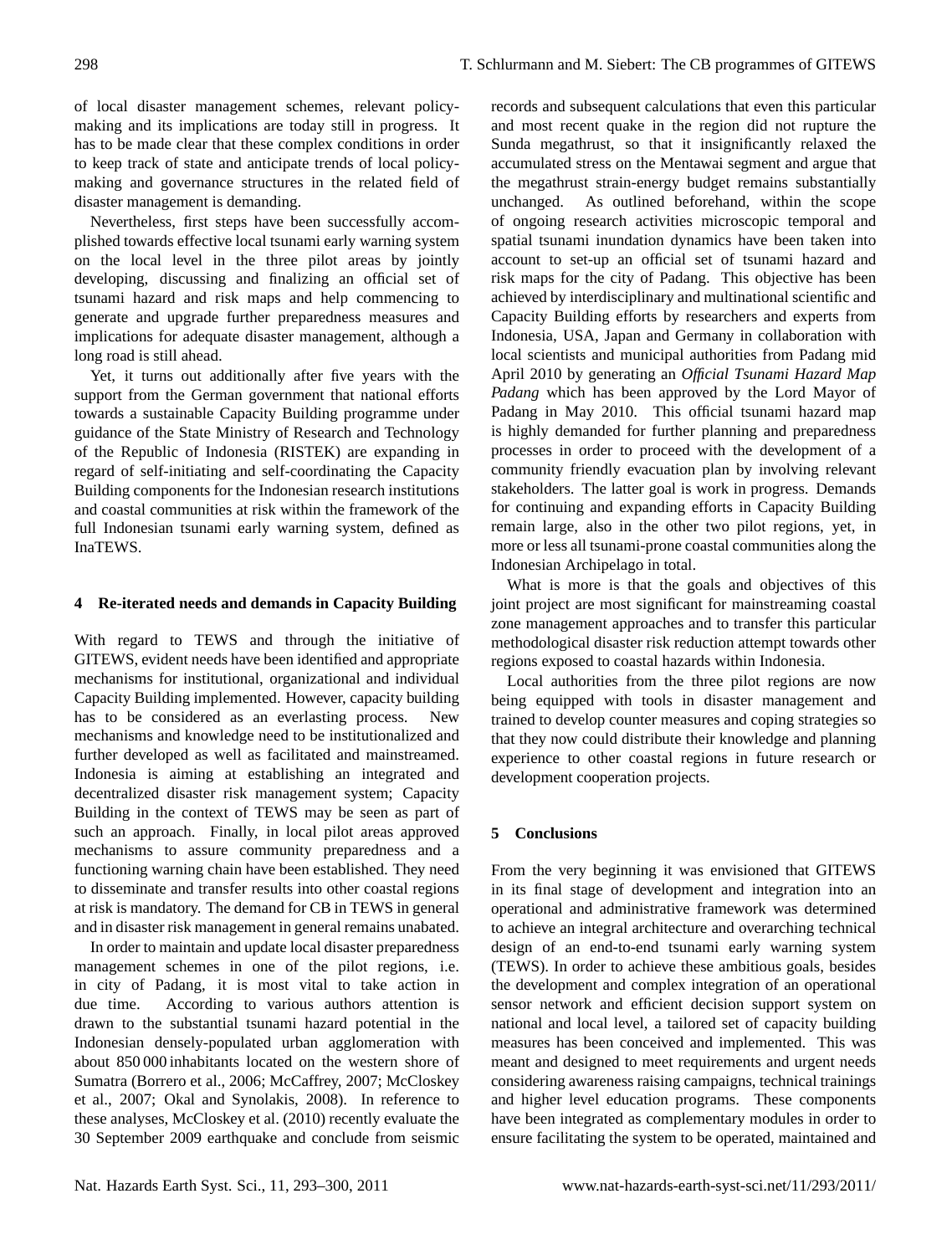improved, and that institutions and people at risk in coastal areas will respond adequately and timely in case of future tsunamis. Remarkable progress has been accomplished as well as programs and campaigns are being implemented in regard to a sustainable capacity development, despite the fact that also a number of important lessons have been learned. Five year after the Indian Ocean disaster, the most sophisticated early warning technology is in place, but local administrative and preparedness efforts on the Indonesian coastlines are still less advanced. This is only partly due to a lack of national coordination frameworks in terms of mainstreaming decentralized local preparedness initiatives, but largely due to missing links towards sustainable coastal zone management schemes on a broad local level. This evident conumdrum in coastal regions is not exclusively observed in the Indian Ocean region, but in other coastal regions worldwide, even in developed countries, yet, the demand and urgent need for adequate disaster risk reduction measures in the currently considered region of interest within GITEWS is substantial. Depicting that context and given the tragic loss of life and severe damages resulting from the December 2004 tsunami and recent series of severe earthquakes, the need for urgent mitigating action in the imperilled coastal regions of Sumatra and Java remains extremely high. Goals and objectives taken into account and the so far constructive steps achieved are most significant for mainstreaming scientific approaches and to transfer this methodological disaster risk reduction attempt towards other regions exposed to coastal hazards within Indonesia. Local authorities and researchers in tentative affected regions which are earmark the so-defined three pilot regions addressed in the GITEWS project, i.e. Padang, Bali and Cilacap, could now disseminate and apply their knowledge and planning experience to other coastal regions in the area to help facilitating and multiplying effective disaster management plans and strategies, also for multihazard purposes. These uncovered conditions allocate the framework for updated and to some extent re-iterated needs and demands in Capacity Building regarding coastal zone management in any future research or development cooperation project.

*Acknowledgements.* The GITEWS project (German Indonesian Tsunami Early Warning System) is carried out through a large group of scientists and engineers from different German research institutes under the leadership of the GFZ, German Research Centre for Geosciences. Funding is provided by the German Federal Ministry for Education and Research (BMBF), Grant 03TSU01. We would also like to thank our partners and colleagues from the national research institutions and agencies, i.e. National Agency for Meteorology, Climatology and Geophysics (BMKG – Badan Meteorologi Klimatologi dan Geofisika), National Coordinating Agency for Surveys and Mapping (Bakosurtanal – Badan Koordinasi Survei dan Pemetaan Nasional), Agency for the Assessment & Application of Technology (BPPT – Badan Pengkajian dan Penerapan Teknologi) and Indonesian Institute of Science (LIPI – Lembaga Ilmu Pengetahuan Indonesia), under guidance and supervision of State Ministry for Research and Technology (RISTEK – Kementrian Negara Riset dan Teknologi) and all other relevant institutions for the support and outstanding assistance to help achieving an adequate and sustainable Capacity Building programme in Indonesia.

We would like to thank the reviewers and the editor for providing crucial suggestions to improve the quality of our manuscript. This is GITEWS publication no. 122.

Edited by: A. Rudloff

Reviewed by: G. Tetzlaff, C. E. Gregg, and another anonymous referee

# **References**

- Bernard, E. N., Mofjeld, H. O., Titov, V., Synolakis, C. E. and Gonzalez, F. I.: Tsunami: scientific frontiers, mitigation, forecasting and policy implications, Philos. T. R. Soc. A, 364, 1989–2007, 2006.
- Borrero, J. C., Sieh, K., Chlieh, M., and Synolakis, C. E.: Tsunami inundation modeling for Western Sumatra, Proceedings of the National Academy of Sciences of the United States of America, 103(52), 19673–19677, 2006.
- Falck, C., Ramatschi, M., Subarya, C., Bartsch, M., Merx, A., Hoeberechts, J., and Schmidt, G.: Near real-time GPS applications for tsunami early warning systems, Nat. Hazards Earth Syst. Sci., 10, 181–189, doi:10.5194/nhess-10-181-2010, 2010.
- Hoppe, M. and Mahadiko, H. S.: 30 minutes in Padang lessons for tsunami early warning and preparedness from the earthquake on 30 September 2009. GTZ-GITEWS project publication (circulated via email), available at: [www.gitews.org/tsunami-kit,](www.gitews.org/tsunami-kit) 2010.
- King, D. N. and Goff, J. R.: Benefitting from differences in knowledge, practice and belief: Ma-ori oral traditions and natural hazards science, Nat. Hazards Earth Syst. Sci., 10, 1927–1940, doi:10.5194/nhess-10-1927-2010, 2010.
- Krabbenhoeft, A., Weinrebe, R. W., Kopp, H., Flueh, E. R., Ladage, S., Papenberg, C., Planert, L., and Djajadihardja, Y.: Bathymetry of the Indonesian Sunda margin-relating morphological features of the upper plate slopes to the location and extent of the seismogenic zone, Nat. Hazards Earth Syst. Sci., 10, 1899–1911, doi:10.5194/nhess-10-1899-2010, 2010.
- Lauterjung, J., Münch, U., and Rudloff, A.: The challenge of installing a tsunami early warning system in the vicinity of the Sunda Arc, Indonesia, Nat. Hazards Earth Syst. Sci., 10, 641– 646, doi:10.5194/nhess-10-641-2010, 2010.
- McCaffrey, R.: The next Great Earthquake, Science, 315, 1675– 1676, 2007.
- McCloskey, J., Antonioli, A., Piatanesi, A., Sieh, K., Steacy, S., Nalbant, S. S., Cocco, M., Giunchi, C., Huang, J. D., and Dunlop, P.: Near-field propagation of tsunamis from megathrust earthquakes, Geophys. Res. Lett., 34, L14316, doi:10.1029/2007GL030494, 2007.
- McCloskey, J., Lange, D., Tilmann, F., Nalbant, S. S., Bell, A. F., Natawidjaja, D. H., and Rietbrock, A.: The September 2009 Padang earthquake, Nat. Geosci., 3(2), 70–71, 2010.